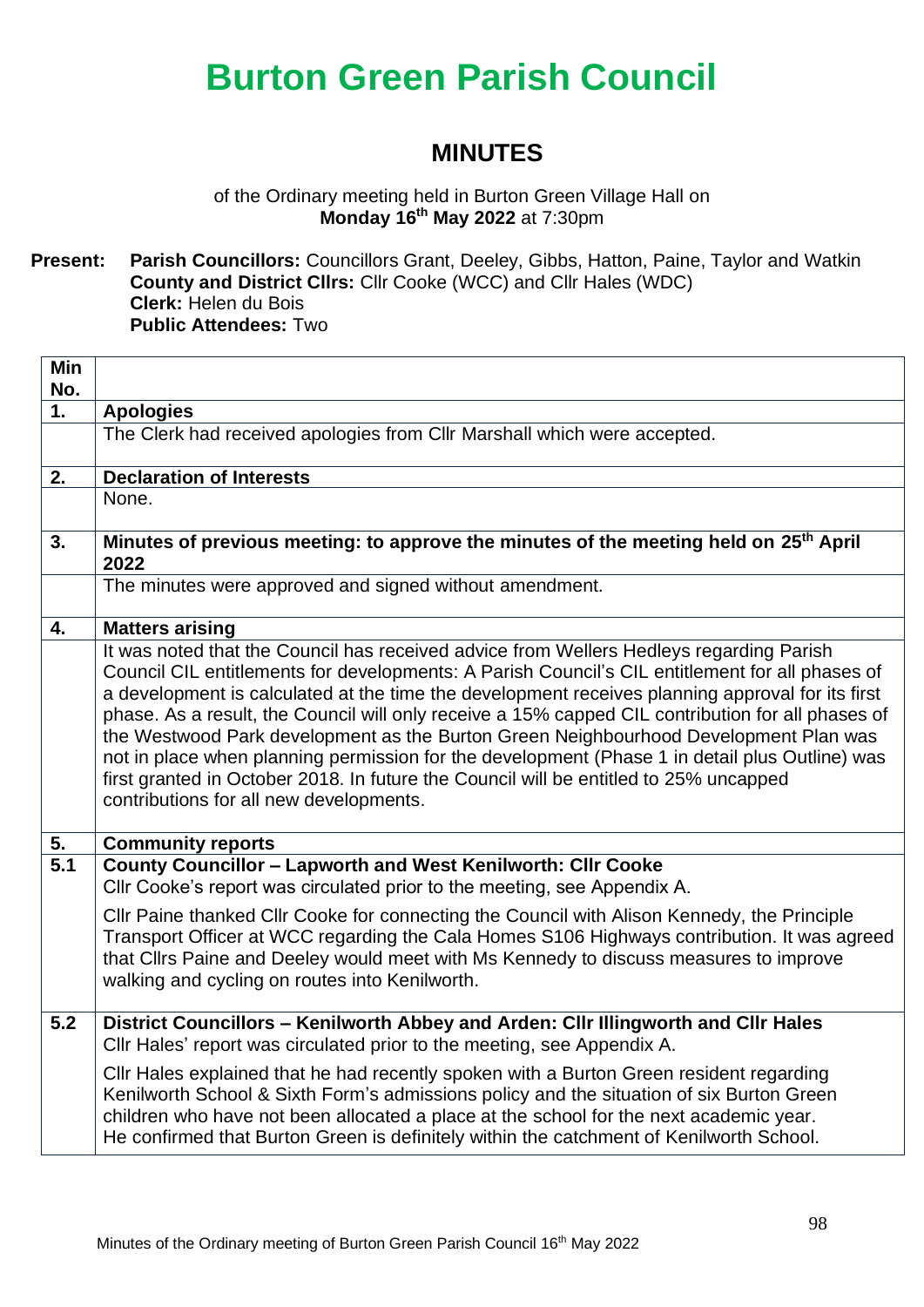|     | CIIr Hales explained that this issue should not occur in future as from Sept 2023 the new school<br>will have an increased pupil capacity. Cllr Taylor thanked Cllr Hales for the support he is giving<br>to the Burton Green families with their appeals. |                                                                           |                                                                                                                                                    |               |                                                                                                                                                                                                   |  |  |
|-----|------------------------------------------------------------------------------------------------------------------------------------------------------------------------------------------------------------------------------------------------------------|---------------------------------------------------------------------------|----------------------------------------------------------------------------------------------------------------------------------------------------|---------------|---------------------------------------------------------------------------------------------------------------------------------------------------------------------------------------------------|--|--|
|     | CIIr Hales kindly offered to give Councillors a tour of the new school buildings.                                                                                                                                                                          |                                                                           |                                                                                                                                                    |               |                                                                                                                                                                                                   |  |  |
|     |                                                                                                                                                                                                                                                            |                                                                           | least until the Call for Sites submissions are reviewed.                                                                                           |               | Cllr Hales gave an update on the recent resolution of WDC to not merge with Stratford District<br>Council. He confirmed that the South Warwickshire Local Plan will continue as a joint effort at |  |  |
| 5.3 |                                                                                                                                                                                                                                                            | <b>Community Summary Report</b>                                           |                                                                                                                                                    |               |                                                                                                                                                                                                   |  |  |
|     |                                                                                                                                                                                                                                                            | be below capacity.                                                        |                                                                                                                                                    |               | <b>Burton Green School: CIIr Hatton</b> mentioned that the Sept 2022 Reception intake is likely to                                                                                                |  |  |
|     |                                                                                                                                                                                                                                                            |                                                                           | association has been successful in securing almost £800 in grant funding for the event.                                                            |               | <b>Residents Association:</b> the association is working with Cala Homes to secure an events<br>license for the use of the Burrow Hill Park field and car park for the Jubilee celebrations. The  |  |  |
|     |                                                                                                                                                                                                                                                            |                                                                           | Village Hall: The new village hall build is scheduled to be complete by January 2023.                                                              |               |                                                                                                                                                                                                   |  |  |
|     | $\bullet$                                                                                                                                                                                                                                                  | "world leading or international excellent".<br><b>Commonwealth Games.</b> | Warwick University: Cllr Grant gave an update on the University:<br>The Warwick campus is to become an Athletes Village during the Birmingham 2022 |               | The Research Excellence Framework have found that 92% of the University's research is                                                                                                             |  |  |
| 6.  |                                                                                                                                                                                                                                                            | <b>Public participation</b>                                               |                                                                                                                                                    |               |                                                                                                                                                                                                   |  |  |
|     | None.                                                                                                                                                                                                                                                      |                                                                           |                                                                                                                                                    |               |                                                                                                                                                                                                   |  |  |
| 7.  | <b>Finance</b>                                                                                                                                                                                                                                             |                                                                           |                                                                                                                                                    |               |                                                                                                                                                                                                   |  |  |
| 7.1 |                                                                                                                                                                                                                                                            | invoices shown:                                                           | To receive the Finance Report and approve the invoices for payment                                                                                 |               | The Clerk presented the Financial Report (see Appendix B), and it was resolved to pay the                                                                                                         |  |  |
|     |                                                                                                                                                                                                                                                            | <b>PAYEE</b>                                                              | <b>DESCRIPTION</b>                                                                                                                                 | <b>AMOUNT</b> | <b>STATUTORY PROVISION</b>                                                                                                                                                                        |  |  |
|     | 1                                                                                                                                                                                                                                                          | Select Payroll<br>Solutions                                               | Payroll (April 22)                                                                                                                                 | £12.00        | Local Government Act 1972, s112 (2)                                                                                                                                                               |  |  |
|     | Wages, HMRC and office<br>Local Government Act (Financial<br>Staff<br>£876.62<br>2<br>costs (April 22)<br>Provisions) 1963, s5                                                                                                                             |                                                                           |                                                                                                                                                    |               |                                                                                                                                                                                                   |  |  |
|     | Pension contributions (Apr<br><b>WCC Pension Fund</b><br>3<br>Local Government Act 1972, s112 (2)<br>£234.25<br>2022)                                                                                                                                      |                                                                           |                                                                                                                                                    |               |                                                                                                                                                                                                   |  |  |
|     | £1122.87<br><b>Total</b>                                                                                                                                                                                                                                   |                                                                           |                                                                                                                                                    |               |                                                                                                                                                                                                   |  |  |
|     |                                                                                                                                                                                                                                                            | <b>ACTION: The Clerk to set up payments.</b>                              |                                                                                                                                                    |               |                                                                                                                                                                                                   |  |  |
| 7.2 |                                                                                                                                                                                                                                                            |                                                                           | the cost of a petanque pitch in the grounds of the new village hall                                                                                |               | To consider a request from the Village Hall Committee to contribute S106 funds towards                                                                                                            |  |  |
|     | The Clerk had received confirmation from WDC that the £6336 Cala Homes S106 Outdoor<br>Sports contribution could be put towards to cost of a petanque pitch at the new village hall.                                                                       |                                                                           |                                                                                                                                                    |               |                                                                                                                                                                                                   |  |  |
|     | It was resolved to approve the contribution of £6336 of the S106 funds towards the project. It<br>was agreed that if the total cost of the project was more than £6336 then any excess would be<br>paid by the Village Hall Committee.                     |                                                                           |                                                                                                                                                    |               |                                                                                                                                                                                                   |  |  |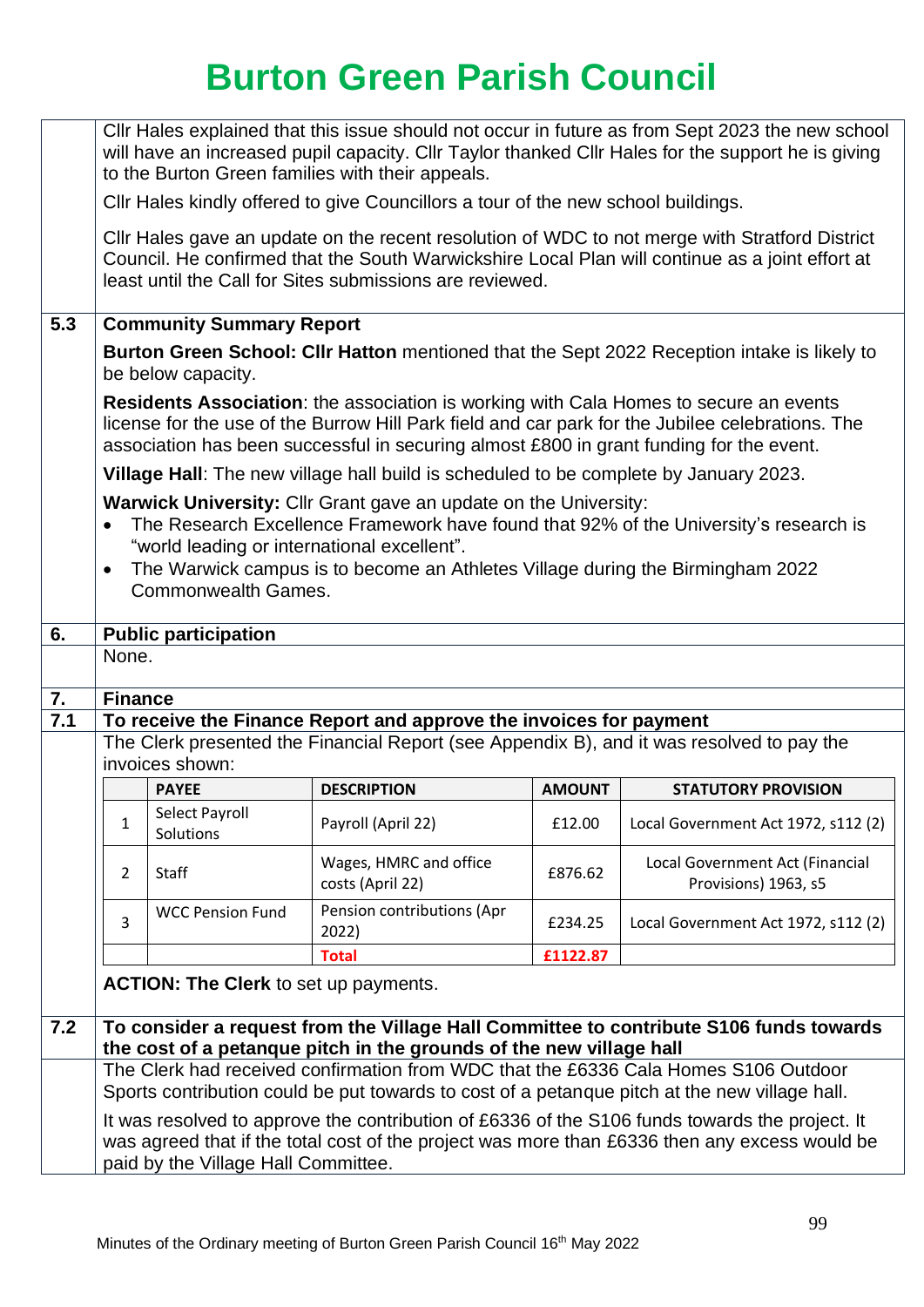|     | It was also agreed to instruct WDC to pay the S106 funds directly to the contractor, rather than<br>via the Parish Council.                               |
|-----|-----------------------------------------------------------------------------------------------------------------------------------------------------------|
|     | Finally, it was agreed that the petangue pitch would be owned by the Village Hall.                                                                        |
|     | ACTION: CIIr Deeley to provide the Council with details of the final quote for the works.                                                                 |
|     |                                                                                                                                                           |
| 7.3 | To decide whether to return unspent earmarked reserves for the Neighbourhood Plan to<br>General Reserves or allocate elsewhere.                           |
|     | It was resolved to return the unspent funds to General Reserves                                                                                           |
|     | <b>ACTION: The Clerk to set up the virement.</b>                                                                                                          |
| 7.4 | To approve the purchase of the Thirteenth Edition of Arnold Baker on Local Council<br><b>Administration</b>                                               |
|     | This was approved.                                                                                                                                        |
|     | <b>ACTION: The Clerk to place an order with WALC.</b>                                                                                                     |
| 8.  | <b>Documents and Policies for approval</b>                                                                                                                |
|     | <b>System of Internal Control and Audit</b>                                                                                                               |
|     | <b>Data Protection Policy</b><br><b>Data Breach Policy</b><br>$\bullet$                                                                                   |
|     | • General Privacy Notice                                                                                                                                  |
|     | • Staff Privacy Notice                                                                                                                                    |
|     | <b>Subject Access Request Procedure</b><br>$\bullet$                                                                                                      |
|     | <b>Document Retention Policy</b>                                                                                                                          |
|     | These were all approved.<br><b>ACTION: The Clerk</b> to add the documents to the website.                                                                 |
|     |                                                                                                                                                           |
| 9.  | To consider a response to the following planning applications:                                                                                            |
| 9.1 | W/22/0644                                                                                                                                                 |
|     | Location: Cromwell Tower, Cromwell Lane, Burton Green, Kenilworth, CV8 1PN                                                                                |
|     | Proposal: Proposed installation of 3 Airsource Heat Pumps<br>It was agreed that the Council had no comments on this application.                          |
|     |                                                                                                                                                           |
| 9.2 | W/22/0652                                                                                                                                                 |
|     | Location: 188 Cromwell Lane, Burton Green, Kenilworth, CV4 8AP                                                                                            |
|     | <b>Proposal:</b> Erection of single storey rear extension and replacement of window with Juliet<br>balcony on first floor                                 |
|     | It was agreed that the Council had no comments on this application.                                                                                       |
|     |                                                                                                                                                           |
| 9.3 | W/22/0686<br>Location: Two Oaks, Red Lane, Burton Green, Kenilworth, CV8 1PB                                                                              |
|     | <b>Proposal:</b> Application for the removal of Condition 9 of planning application W/83/0193                                                             |
|     | (Erection of Detached House and Garage) to reinstate Permitted Development Rights.                                                                        |
|     | It was agreed that the Council had no comments on this application.                                                                                       |
|     | ACTION: The Clerk to submit the comments for all applications.                                                                                            |
|     | The latest state of the development at 192 Cromwell Lane was discussed; the Council                                                                       |
|     | expressed concern that the building works at the front of the property had not yet been cleared.<br>CIIr Cook offered to look into the situation further. |
|     |                                                                                                                                                           |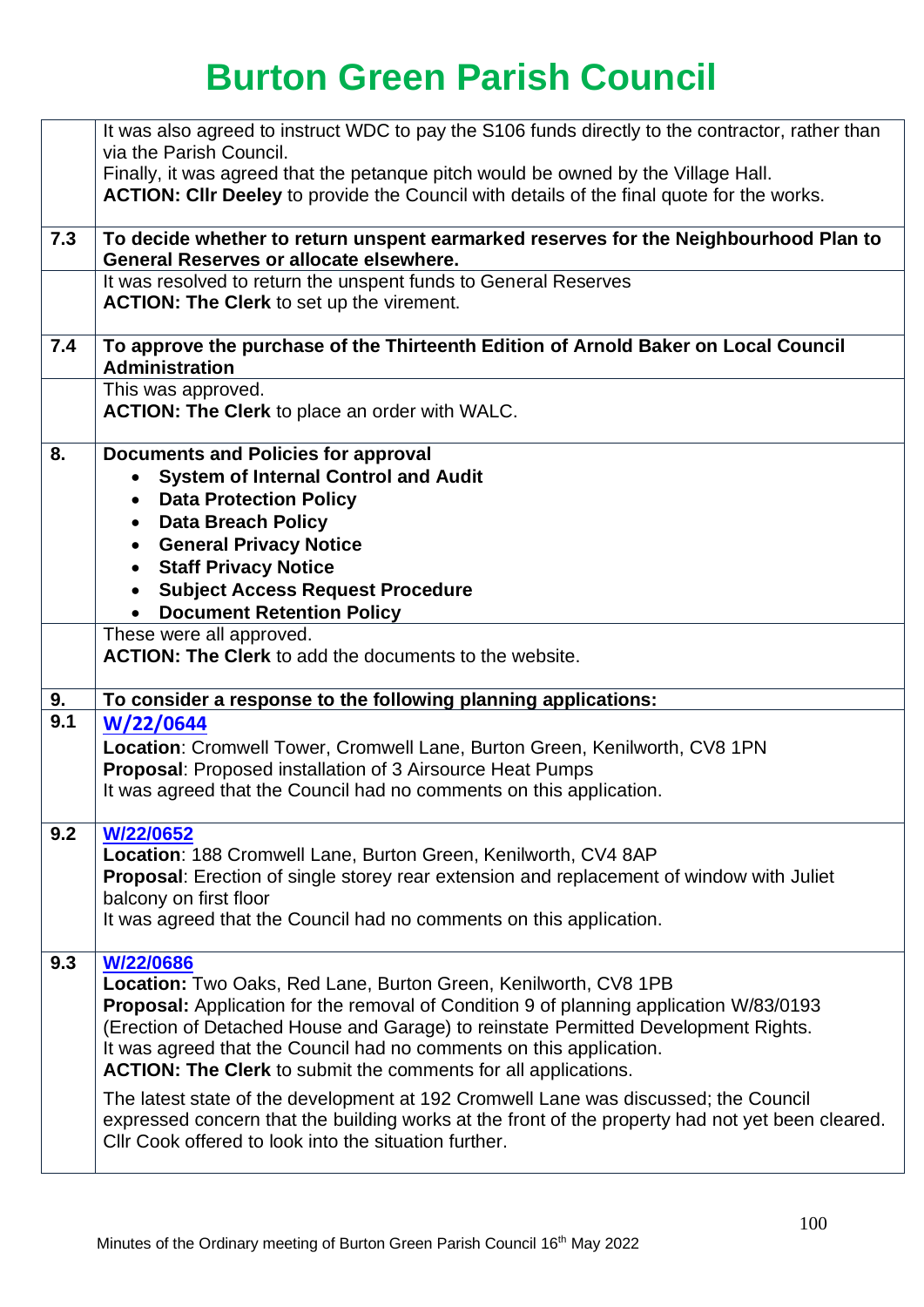| 10.         | To review the results from the Burrow Hill Playing Field survey and consider the next<br>steps                                                                                                                                                                                        |
|-------------|---------------------------------------------------------------------------------------------------------------------------------------------------------------------------------------------------------------------------------------------------------------------------------------|
|             | The Council considered the 97 responses to the survey.<br>The result indicate that the majority of respondents would like the Council to install benches and<br>leave the field as it is for now. There were mixed views about whether dogs should be allowed<br>on the field or not. |
|             | It was noted that some responses showed a desire for children's play equipment to be installed<br>somewhere the Cromwell Lane part of the village and it was agreed to consider this for the top<br>of the Green Tunnel.                                                              |
|             | It was agreed to install benches and a waste bin at the field.<br>It was agreed to consider whether dogs should be allowed on the field at the next meeting.<br><b>ACTIONS:</b>                                                                                                       |
|             | <b>CIIr Deeley</b> to provide images of the benches/sculptures being held in storage.<br>The Clerk to source costs for a waste bin and fortnightly emptying.                                                                                                                          |
| 11.         | To consider submitting a formal request to the Returning Officer to carry out a<br>Community Governance Review to change the number of Councillors for each Parish<br>Ward.                                                                                                           |
|             | It was resolved to request a Community Governance Review to change the ratio of ward<br>Councillors from 7:4 to 9:2 (Burton Green: University)<br>ACTION: The Clerk to submit the request.                                                                                            |
| 12.         | HS2: to consider a request from LM to endorse the Kenilworth Greenway Mural<br>Cllr Deeley and Cllr Hatton volunteered to attend the unveiling of the mural.                                                                                                                          |
|             | It was resolved that the Parish Council would not endorse the mural as it was felt that it would<br>be inappropriate for the Council to comment in support of HS2 given the wider impact on the<br>Burton Green community.<br><b>ACTION: The Clerk to inform LM.</b>                  |
| 13.         | Road Transport Matters: to discuss matters relating to the issue of speeding in the<br>village.                                                                                                                                                                                       |
|             | Radar surveys: There had been no recent update from Graham Stanley                                                                                                                                                                                                                    |
|             | <b>Community Speed Watch:</b>                                                                                                                                                                                                                                                         |
|             | Cllr Taylor volunteered to be the Council's Speed Watch representative.<br>$\bullet$<br>It was agreed that the Council should not start advertising for volunteers until it is known that                                                                                             |
|             | volunteer training will be scheduled quickly.                                                                                                                                                                                                                                         |
|             | <b>ACTION: The Clerk to inform Edward King (Warwickshire Police)</b>                                                                                                                                                                                                                  |
| 14.         | To finalise plans for the Annual Parish Meeting, 6 <sup>th</sup> June 2022 and approve expenditure<br>for refreshments                                                                                                                                                                |
|             | The agenda was finalised.                                                                                                                                                                                                                                                             |
|             | Cllr Hatton agreed to ask for the school's views on the three discussion topics<br>It was agreed to provide refreshments up to a maximum spend of £20.00                                                                                                                              |
|             | <b>ACTIONS:</b>                                                                                                                                                                                                                                                                       |
|             | CIIr Grant to prepare the content of the feedback groups.<br>CIIr Taylor and the Clerk to provide refreshments.                                                                                                                                                                       |
|             |                                                                                                                                                                                                                                                                                       |
| 15.<br>15.1 | <b>Housing and Development:</b><br>Land to the south of Westwood Heath Road                                                                                                                                                                                                           |
|             |                                                                                                                                                                                                                                                                                       |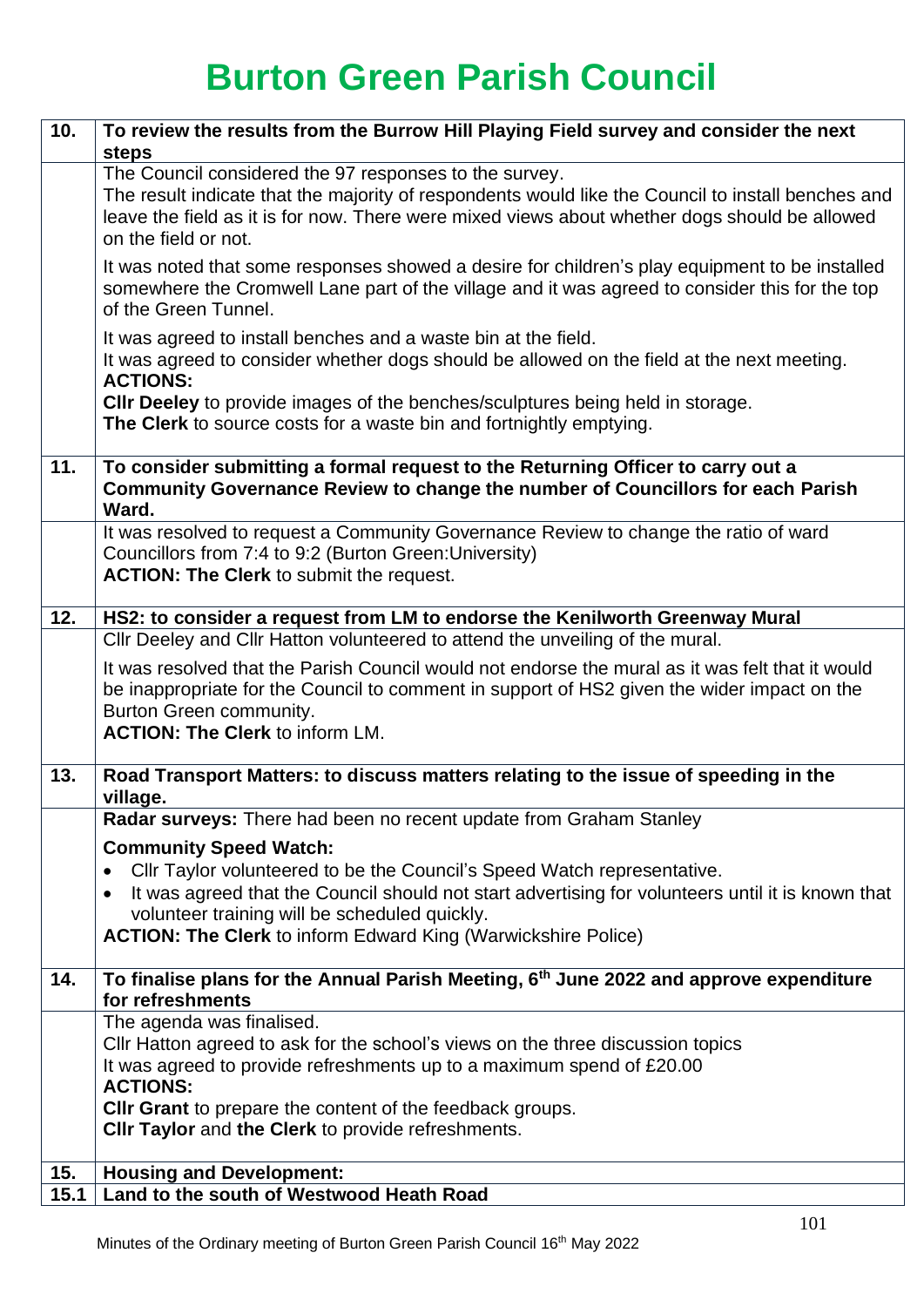|      | Cllr Deeley gave an update on the recent meeting between the Westwood Heath Residents<br>Association and Crest Nicholson.                                                                                                                                                                                                               |
|------|-----------------------------------------------------------------------------------------------------------------------------------------------------------------------------------------------------------------------------------------------------------------------------------------------------------------------------------------|
| 15.2 | Land to the west of Cromwell Lane<br>There was no update.                                                                                                                                                                                                                                                                               |
| 15.3 | The Kings Hill development<br>There was no update.                                                                                                                                                                                                                                                                                      |
| 15.4 | South Warwickshire Local Plan<br>There was no update.                                                                                                                                                                                                                                                                                   |
| 15.5 | <b>Warwick University's Eco Park</b><br>ACTION: CIIr Grant to chase the University for suitable dates for the Zoom meeting.                                                                                                                                                                                                             |
| 15.6 | <b>Solihull Local Plan Examination</b><br>There was no update.                                                                                                                                                                                                                                                                          |
| 15.7 | A46 Link Road<br>There was no update.                                                                                                                                                                                                                                                                                                   |
| 16.  | To consider submitting comments to the WDC Regulation 19 Consultation - Net Zero<br>Carbon Development Plan document on matters of soundness and legality.                                                                                                                                                                              |
|      | It was agreed that the Council had no comments to make on the consultation document.                                                                                                                                                                                                                                                    |
| 17.  | <b>Communications</b><br>The Council had received a letter from a resident regarding Kenilworth School and Sixth Form's<br>admissions policy and the situation of six Burton Green children who have not been allocated a<br>place in year 7 at the school the September 2022. The letter was discussed with Cllr Hales at<br>item 5.2. |
|      | It was agreed to write to the Education Capital, Sufficiency and Admissions Lead Commissioner<br>at WCC about the issue.<br><b>ACTION: The Clerk to send the letter to WCC.</b>                                                                                                                                                         |
| 17.  | Councillors' reports and items for future agenda                                                                                                                                                                                                                                                                                        |
|      | It was agreed to make CIL/S106 spending a standing item on future agendas.<br>Cllr Grant offered to write a piece for the next edition of The Bugle re: the Kenilworth School                                                                                                                                                           |
|      | Year 7 admissions situation.                                                                                                                                                                                                                                                                                                            |
| 18.  | Date of next meeting                                                                                                                                                                                                                                                                                                                    |
|      | The next meeting will be the Annual Meeting on Monday 23 <sup>rd</sup> May 2022, 7:00pm in the Green<br>Room at Burton Green village hall.                                                                                                                                                                                              |
| 19.  | <b>Close</b>                                                                                                                                                                                                                                                                                                                            |
|      | The meeting closed at 9:40pm.                                                                                                                                                                                                                                                                                                           |

Signed: Date:

Cllr Grant, Chairman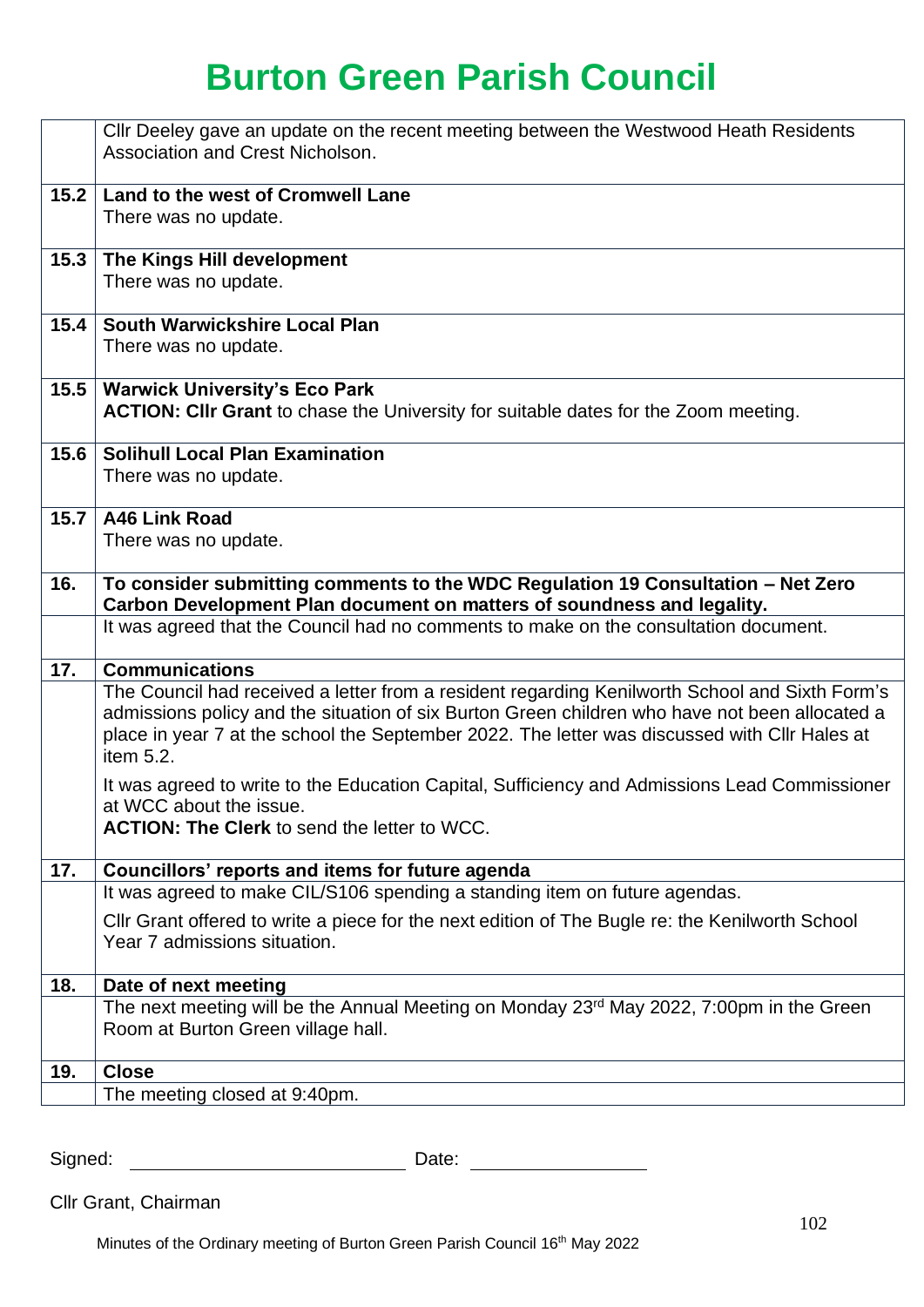### **APPENDIX A**

### **REPORTS FROM COUNTY AND DISTRICT COUNCILLORS**

### **Warwickshire County Council: CLLR COOKE**

#### **Warwickshire Homes for Ukraine Arrivals**

As of 27 April, 809 guests have registered in 533 groups (typically family units) and are being sponsored by 318 Warwickshire households; 162 guests have arrived in the UK, 399 visas have been approved, 214 are pending and 34 are missing applications.

The breakdown of guests that have visa status of 'arrived' is as follows:

- North Warwickshire = 10
- Nuneaton & Bedworth = 15
- $\cdot$  Rugby = 33
- Stratford-on-Avon = 29
- Warwick = 36

WCC have seen some Ukrainian asylum seekers arriving outside of the Homes for Ukraine Scheme, and they have been temporarily accommodated in hotels. As guests arriving under the Homes for Ukraine scheme will 'make their own way' to the sponsors' homes, WCC can only confirm actual arrivals in the county through the accommodation checks and our Family Information Service contacting all sponsors to ascertain whether or not guests have arrived safely.

#### **Amplifying the voices of tomorrow at Future Ready: Warwickshire's Youth Conference**

On Thursday 21 April, over 70 young people from across Warwickshire came together for the first Child Friendly Warwickshire Youth Conference: Future Ready, to discuss important topics facing them.

True to the ethos of Child Friendly Warwickshire, the event was organised with the help of young people who chose the five themes for the day which were climate change, mental health, careers, respectful relationships and youth homelessness. The young people were joined by local organisations, including Kooth, St Basils, Prospects and Warwickshire Climate Alliance.

Also in attendance was Leader of the Council, Councillor Izzi Seccombe, who spoke to young people about including the voice of the children in future Warwickshire County Council policies. To top it all off, there was even a visit from the Child Friendly Warwickshire bear. The feedback received from the young people in attendance mentioned how 'inspirational',

'exciting' and 'interesting' the day was and that they were pleased to have an opportunity to have their voices heard. Many left the day keen to make a difference in their community and are already looking forward to the next chance to get together.

#### **New LCE fund will plug a gap in the loans market for small businesses**

Warwickshire County Council is launching a new loans scheme designed to help small businesses start up and existing ones to grow. The Local Communities & Enterprise Fund (LCE) will fill a gap in the loans market at a time when mainstream lending is difficult to access.

The new scheme is part of the Council's £140million Warwickshire Recovery and Investment Fund (WRIF), created to aid the economic recovery of the county post-Covid. The LCE will help stimulate the local economy and represents a significant investment by the council to help new and small businesses obtain the finance they need to start up and grow. Its principal focus is micro businesses (fewer than 10 employees) and small businesses (fewer than 50), but applications will be welcome from medium-sized enterprises of up to 250 employees.

The fund is open to all business sectors, but priority will be given to those particularly significant within the Warwickshire economy. These include Advanced Manufacturing & Engineering; Digital Creative & Digital Technologies; Culture, Tourism & Hospitality and Low Carbon Technologies.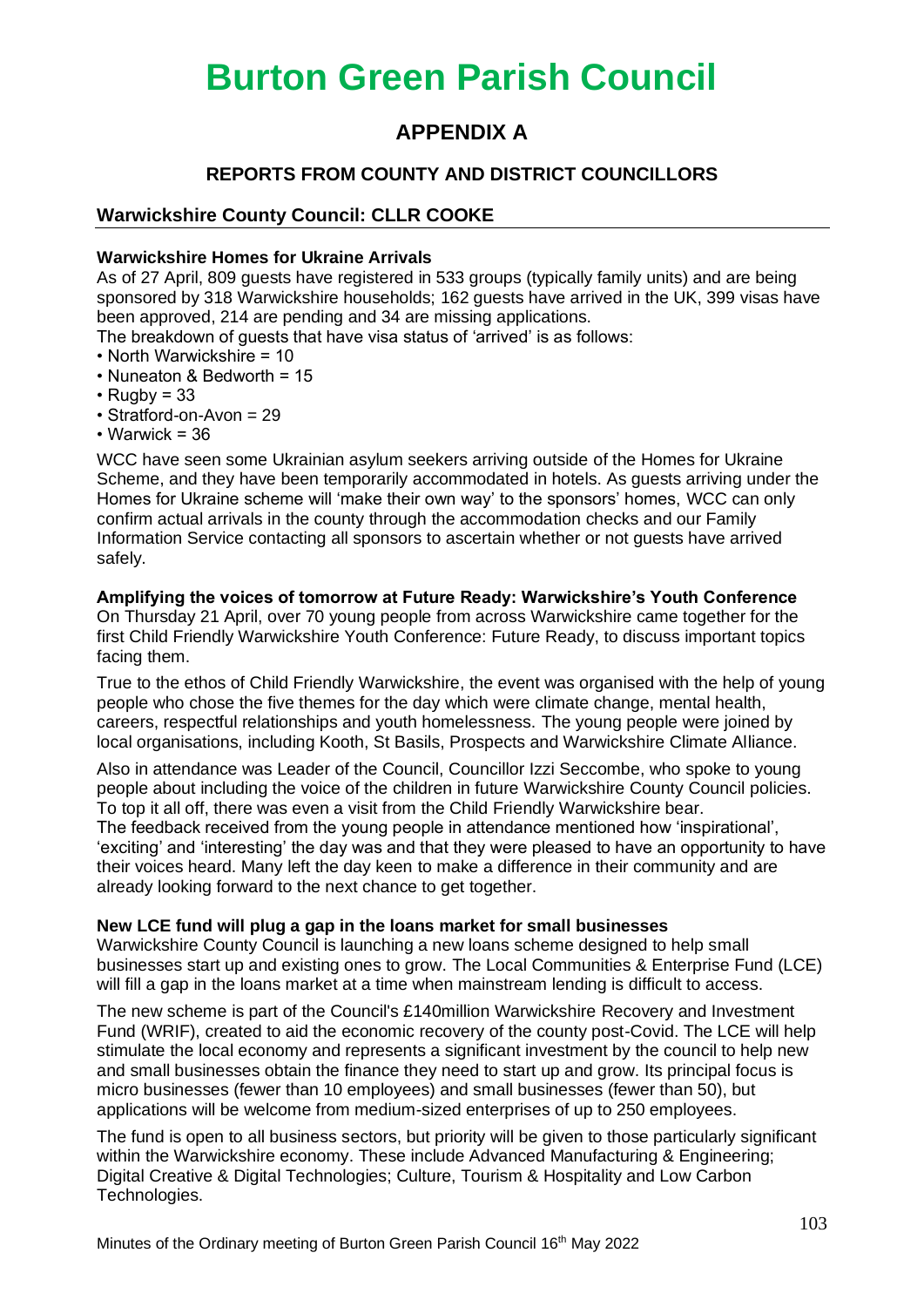#### **Local organisations forge new links to improve mental wellbeing and resilience**

Representatives from community groups discussed opportunities to work together at a meetand-greet run by Warwickshire County Council earlier this week. In September 2021, Warwickshire County Council awarded a total of £750,000 to 36 local projects run by community groups and small to medium businesses, to develop sustainable and innovative solutions to help improve the mental health, wellbeing and resilience of the local community and workforce both during and in the aftermath of the COVID-19 pandemic.

Six months on, the organisations were invited to a networking session where they could share information about their project, create connections with other local groups and find ways of working together to drive further improvements for the communities they serve. Attendees spoke with organisations that were located physically close to them in the county, and later on the groups mixed to allow everyone a chance to connect with each other. The organisations exchanged flyers and marketing materials so they would be able to promote each other's services to their own clientele when appropriate.

<https://www.warwickshire.gov.uk/covidresiliencefund>

#### **Twenty events plus 100 children engaged with during month long Warwickshire Road Safety campaign**

Warwickshire Road Safety Partnership is announcing the results of a successful month-long campaign to help improve the safety of cyclists and bikers using the county's roads. Partners delivered road safety and active travel messages to road users of all ages across the county, as part of three national campaigns - Sustrans Big Walk and Wheel 2022, the National Police Chief Council (NPCC) Two Wheel Campaign, and the National Fire Chief Council Motorcycle Safety Campaign. The campaign also raised awareness of the issues of using illegal escooters and off road bikes.

As part of the month-long activities Warwickshire Police and Warwickshire County Council offered a partnership approach to educating cyclists of all ages, drivers, and riders about the importance of having the correct skills, knowledge, and equipment to ride and drive safely. Partners worked collaboratively to deliver a programme of free events, including practical road safety educational workshops, bike security marking, bike maintenance sessions, and offering information, advice and signposting to promote safe, active, and sustainable travel.

Twenty events were held at libraries, community centres and country parks throughout Stratford District, Warwick District, North Warwickshire, Nuneaton and Bedworth, and Rugby Borough. Warwickshire County Council's Road Safety Education Team delivered interactive sessions with pre-school children and families that included stories, songs, and guidance. More than 100 children engaged with these sessions learning about the importance of road safety, in particular scooter and bicycle safety. <http://www.warksroadsafety.org/>

#### **Boosted Warwickshire County Councillor Grant Fund opens to community and voluntary organisations**

Organisations or groups can apply online for Councillor Grant Funding. The deadline for applications for the first round of funding is 5pm on Sunday 29 May 2022. Voluntary and community organisations are encouraged to apply for grants from the Warwickshire County Council Councillors' Grant Fund to support projects that aim to build community capacity and improve the health and wellbeing of people living in Warwickshire.  

The application window for the first round of funding from the Councillors' Grant Fund 2022/23 is now open. For more information about the Councillor Grant Fund in Warwickshire and the available funding please visi[t https://www.warwickshire.gov.uk/cllrgrants](https://www.warwickshire.gov.uk/cllrgrants)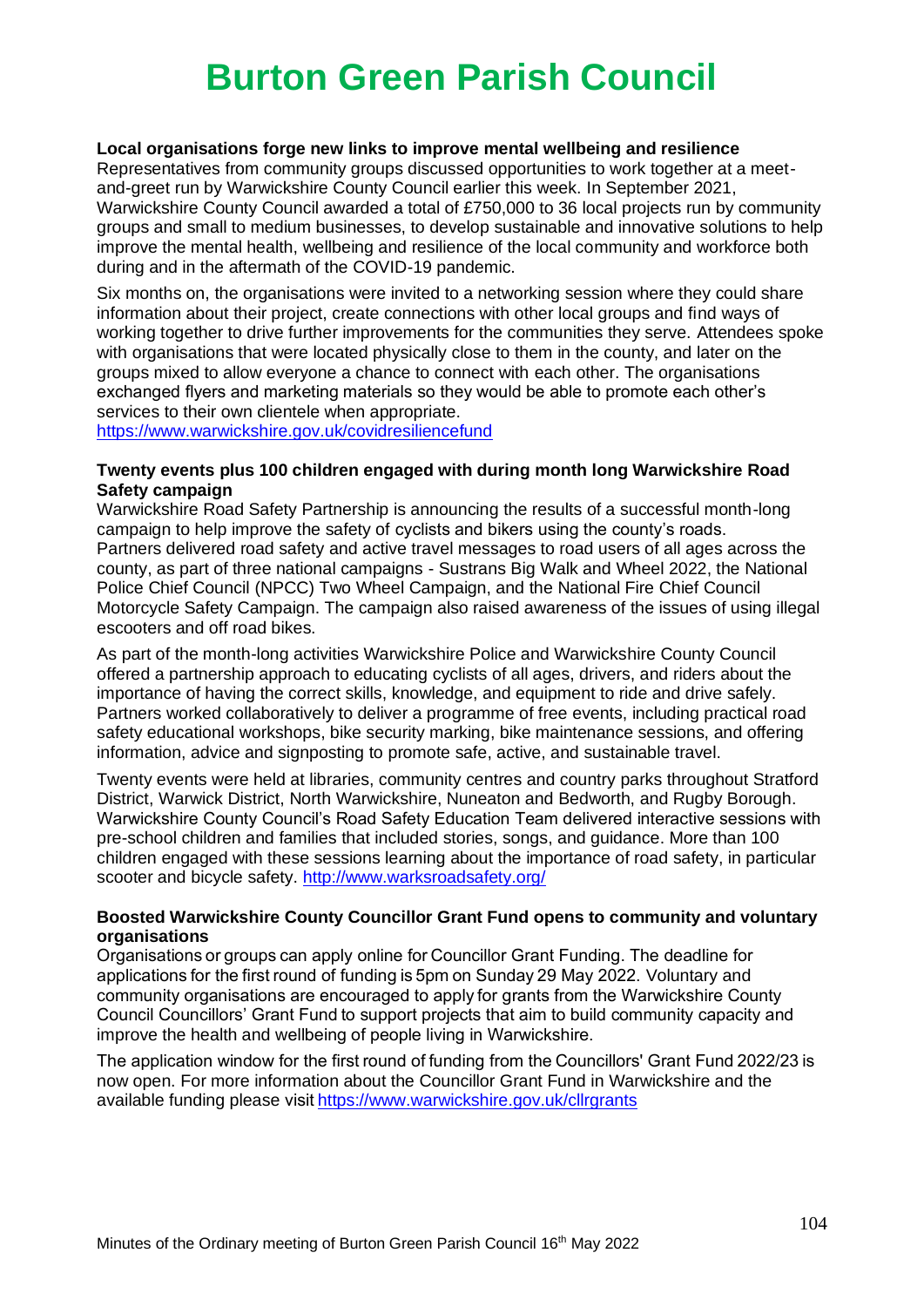#### **Warwickshire Libraries' thought-provoking Breaking the News exhibition opens in new county location at Kenilworth Library**

Warwickshire County Council's Kenilworth Library has launched Breaking the News, an exciting pop-up exhibition that explores the role news plays in our society, in partnership with The Living Knowledge Network and The British Library.

Kenilworth Library is the second library in the county to host the exhibition. Open until August 2022, following its debut in Warwickshire at Rugby Library earlier this year. It will showcase some of the most important local stories and help residents to explore the significance of news within our local communities. http://www.warwickshire.gov.uk/breakingthenews

### **CLLR HALES Warwick District Council**

After the announcement that we are no longer continuing with the merger with Stratford District Council, I am presently working through our budget to understand the financial implications of this not proceeding. Presently it looks though we have saved circa £500,000 (after any associated costs) from the work that we did together, but I should be able to update the council with more detail over the next few months.

I have been working with Cllr Illingworth reference various planning issues and we continue to support local residents with various issues.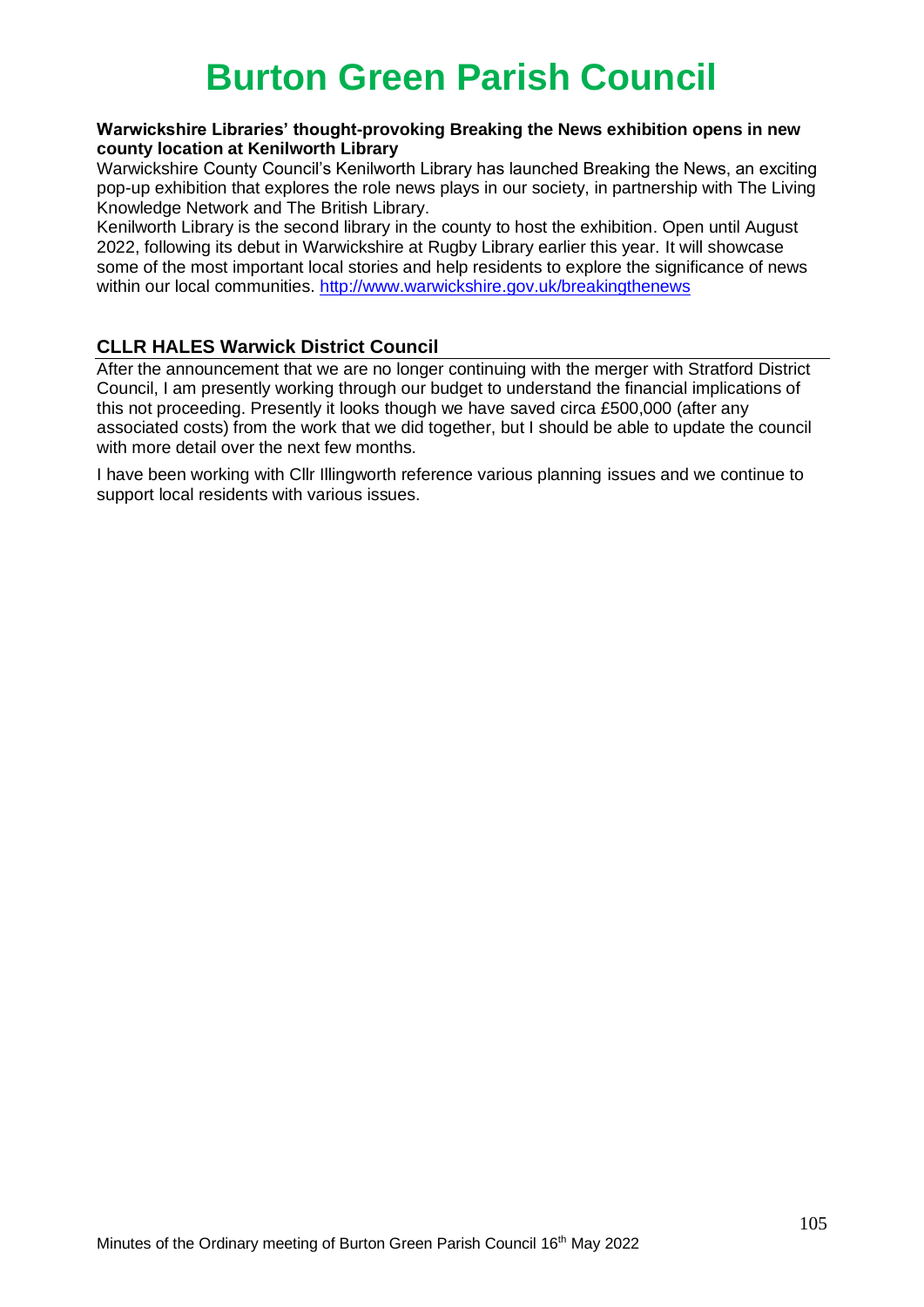### **APPENDIX B**

This report was presented by the Clerk to the Council on **16th May 2022**.

### **Balance of Unity Trust Current Account T1 as of 10/05/22: £30,761.97 Expected balance of Unity Trust account after payments and transfers: £23,639.10**

#### **Payments received since 18/4/22**

| <b>DATE</b> | <b>PAYER</b> |             | <b>DESCRIPTION</b>          | <b>AMOUNT</b> |
|-------------|--------------|-------------|-----------------------------|---------------|
| 27/4/22     | <b>WDC</b>   | <b>BACS</b> | CIL Westwood Park W/21/0247 | £7.500        |
| 4/5/22      | <b>WDC</b>   | <b>BACS</b> | 22/23 Precept part 1        | £9,675        |

#### **Payments made since 18/4/22**

| <b>DATE</b> | <b>PAYEE</b>              |             | <b>DESCRIPTION</b>      | <b>AMOUN1</b>         |
|-------------|---------------------------|-------------|-------------------------|-----------------------|
| 29/4/22     | Warwickshire County Parks | <b>BACS</b> | Greenway memorial bench | £1500.00 <sup>1</sup> |

#### **Invoices to be paid by BACS on 16/5/22:**

|   | <b>PAYEE</b>                | <b>DESCRIPTION</b>                         | <b>AMOUNT</b>                                                     | <b>STATUTORY PROVISION</b>          |
|---|-----------------------------|--------------------------------------------|-------------------------------------------------------------------|-------------------------------------|
|   | Select Payroll<br>Solutions | Payroll (April 22)                         | £12.00                                                            | Local Government Act 1972, s112 (2) |
| 2 | H DU BOIS                   | Office costs and expenses<br>Mar/Apr 2022  | Local Government Act (Financial<br>£52.09<br>Provisions) 1963, s5 |                                     |
| 3 | H DU BOIS                   | April 2022 salary                          | £724.33                                                           | Local Government Act 1972, s112 (2) |
| 4 | <b>WCC Pension Fund</b>     | Employers contribution for<br>HdB Apr 2022 | £185.81                                                           | Local Government Act 1972, s112 (2) |
| 5 | <b>WCC Pension Fund</b>     | Employees contribution for<br>HdB Apr 2022 | £48.44                                                            | Local Government Act 1972, s112 (2) |
| 6 | H DU BOIS                   | Income Tax refund for HdB<br>Apr 2022      | £100.20                                                           | Local Government Act 1972, s112 (2) |
|   |                             | <b>Total</b>                               | £1122.87                                                          |                                     |

#### **Reserves to be transferred between accounts on 16/5/22:**

| <b>DESCRIPTION</b>             | <b>FROM</b>                                   | ΤO                                            | <b>AMOUNT</b> |
|--------------------------------|-----------------------------------------------|-----------------------------------------------|---------------|
| Greenway Bench                 | Lloyds Business Bank Instant<br>Account (CIL) | Unity Current Account T1                      | £1,250        |
| CIL Westwood Park<br>W/21/0247 | Unity Current Account T1                      | Lloyds Business Bank Instant<br>Account (CIL) | £7.500        |

 $1$  Approved in meeting 25/4/22 minute ref: 7.1

Minutes of the Ordinary meeting of Burton Green Parish Council 16th May 2022